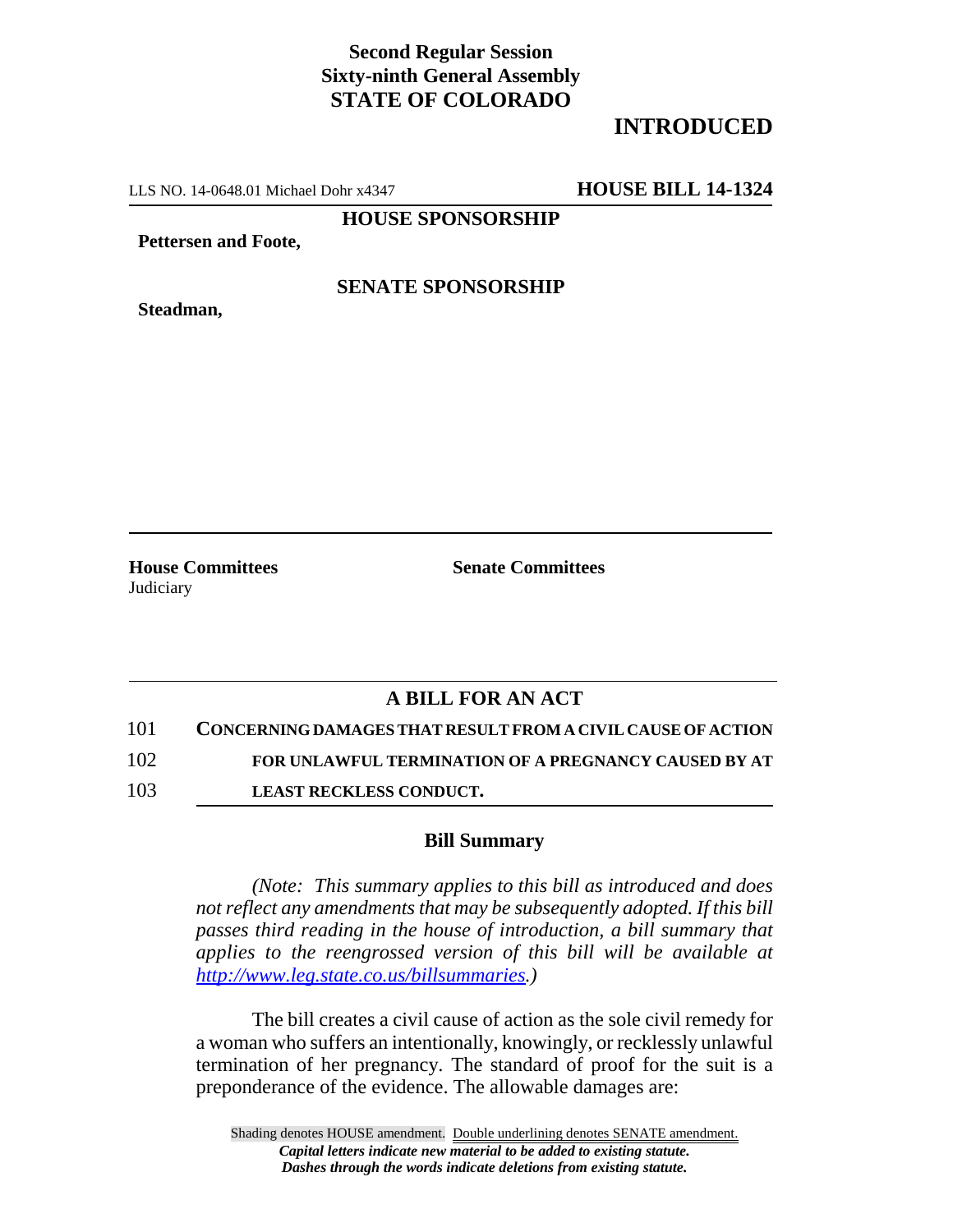- ! Economic damages, including but not limited to the cost of treatment and rehabilitation, medical expenses, and any other pecuniary loss proximately caused by the unlawful termination of her pregnancy;
- ! Noneconomic damages, including but not limited to pain and suffering, disfigurement, loss of enjoyment, loss of companionship and consortium, and other nonpecuniary loss proximately caused by the unlawful termination of her pregnancy;
- ! Exemplary damages;
- ! Reasonable attorney fees incurred as a result of bringing an action under this section;
- ! Costs of suit, including but not limited to expenses for expert witnesses and expenses for investigative services to determine the identity of the defendant and the location of assets of the defendant; and
- ! Interest.

The bill provides exceptions to liability for various medical personnel. The bill requires a case to be filed within 3 years of the cause of action arising and does not require a criminal conviction for a case to proceed.

The bill amends the wrongful death statute to define "person" as a human being who had been born and was alive at the time of the act.

- 1 *Be it enacted by the General Assembly of the State of Colorado:*
- 

### 2 **SECTION 1. Legislative declaration.** (1) The general assembly

- 3 hereby finds and declares that:
- 

4 (a) In 2013, the general assembly enacted House Bill 13-1154 and

5 thereby established a comprehensive set of criminal sanctions with which

6 prosecutors may charge an individual who intentionally, knowingly,

7 recklessly, or, in certain circumstances, carelessly terminates a woman's

- 8 pregnancy without her consent;
- 9 (b) Justice requires that, in addition to criminal penalties, 10 appropriate civil remedies also be available to a woman who suffers the 11 unlawful termination of her pregnancy;
- 12 (c) This purpose may be accomplished by providing a woman who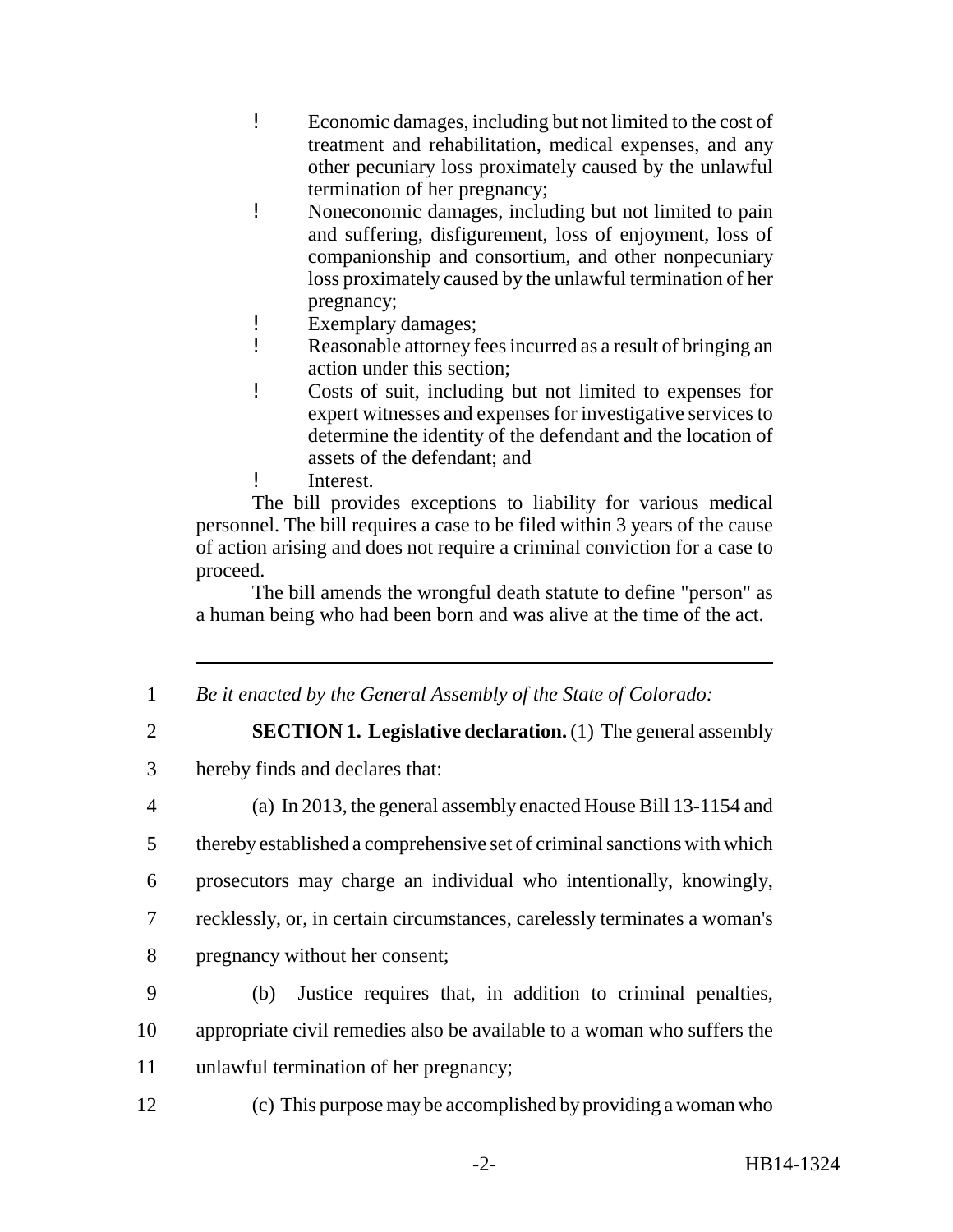has suffered the unlawful termination of a pregnancy with a civil cause of action, exclusive of all others, while refraining from conferring legal personhood upon an embryo or fetus for purposes of Colorado's wrongful death statute or for any other purpose;

 (d) Therefore, nothing in this act shall be construed to confer legal personhood, or any rights associated with that status, upon a human being at any time prior to live birth;

 (e) This act clarifies that the term "person" as used in the "Colorado Wrongful Death Act", section 13-21-202, Colorado Revised Statutes, does not include an unborn human being;

 (f) This act is intended to, and shall, supersede any contrary 12 judicial construction of Colorado law, including, without limitation, the Colorado court of appeals' decision in *Gonzales v. Mascarenas,* 190 P.3d 826 (Colo. App. 2008);

- (g) Further, nothing in this act shall be construed to create a cause of action against a woman arising from her own actions that result in the termination of her pregnancy; and
- (h) Finally, nothing in this act shall be construed to create a cause of action against a health care provider engaged in providing health care services to a patient.

 **SECTION 2.** In Colorado Revised Statutes, **add** part 12 to article 21 of title 13 as follows:

 PART 12 DAMAGES FOR UNLAWFUL 25 TERMINATION OF PREGNANCY **13-21-1201. Short title.** THIS PART 12 IS KNOWN AND MAY BE CITED AS THE "DAMAGES FOR UNLAWFUL TERMINATION OF PREGNANCY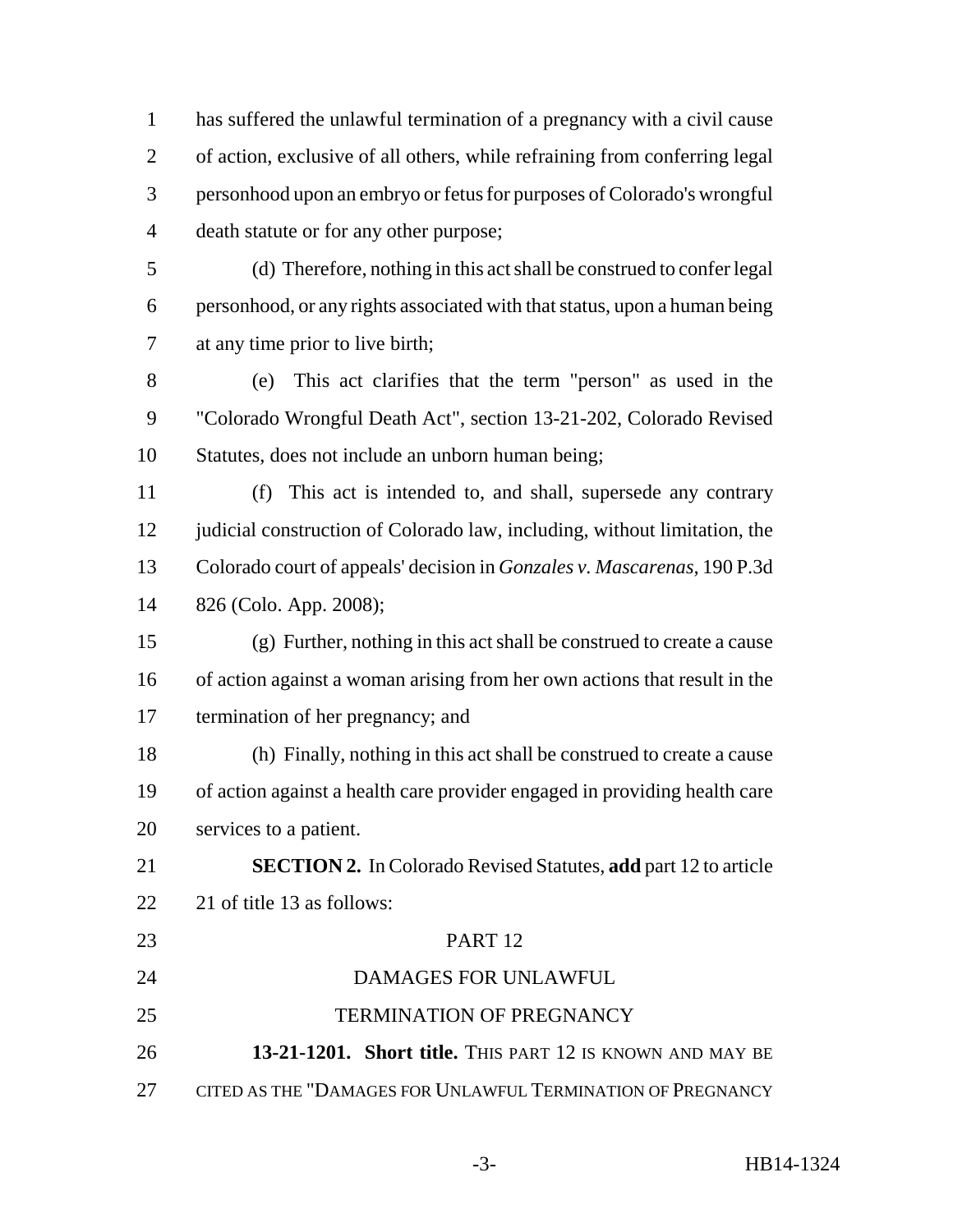ACT."

 **13-21-1202. Legislative declaration.** THE GENERAL ASSEMBLY HEREBY DECLARES THAT THE PURPOSE OF THIS PART 12 IS TO PROVIDE AN APPROPRIATE AND EXCLUSIVE CIVIL REMEDY TO WOMEN FOR DAMAGES CAUSED BY THE UNLAWFUL TERMINATION OF A PREGNANCY IN THIS STATE. **13-21-1203. Definitions.** AS USED IN THIS PART 12, UNLESS THE CONTEXT OTHERWISE REQUIRES: (1) "CONSENT" HAS THE SAME MEANING AS PROVIDED IN SECTION 18-1-505, C.R.S. (2) "INTENTIONALLY" HAS THE SAME MEANING AS PROVIDED IN SECTION 18-1-501 (5), C.R.S. (3) "KNOWINGLY" HAS THE SAME MEANING AS PROVIDED IN SECTION 18-1-501 (6), C.R.S. (4) "PREGNANCY" MEANS THE PRESENCE OF AN IMPLANTED HUMAN EMBRYO OR FETUS WITHIN THE UTERUS OF A WOMAN. (5) "RECKLESSLY" HAS THE SAME MEANING AS PROVIDED IN SECTION 18-1-501 (8), C.R.S. (6) "UNLAWFUL TERMINATION OF PREGNANCY" HAS THE SAME MEANING AS PROVIDED IN SECTION 18-3.5-101 (6), C.R.S. **13-21-1204. Damages - women injured by the unlawful termination of a pregnancy.** (1) A WOMAN WHO SUFFERS THE UNLAWFUL TERMINATION OF HER PREGNANCY MAY BRING AN ACTION AGAINST ANY PERSON WHO INTENTIONALLY, KNOWINGLY, OR RECKLESSLY CAUSED THE UNLAWFUL TERMINATION OF HER PREGNANCY. (2) (a) THE ACTION AUTHORIZED IN THIS SECTION IS IN ADDITION TO, AND DOES NOT LIMIT OR AFFECT, OTHER ANY ACTIONS AVAILABLE BY STATUTE OR COMMON LAW, NOW OR IN THE FUTURE.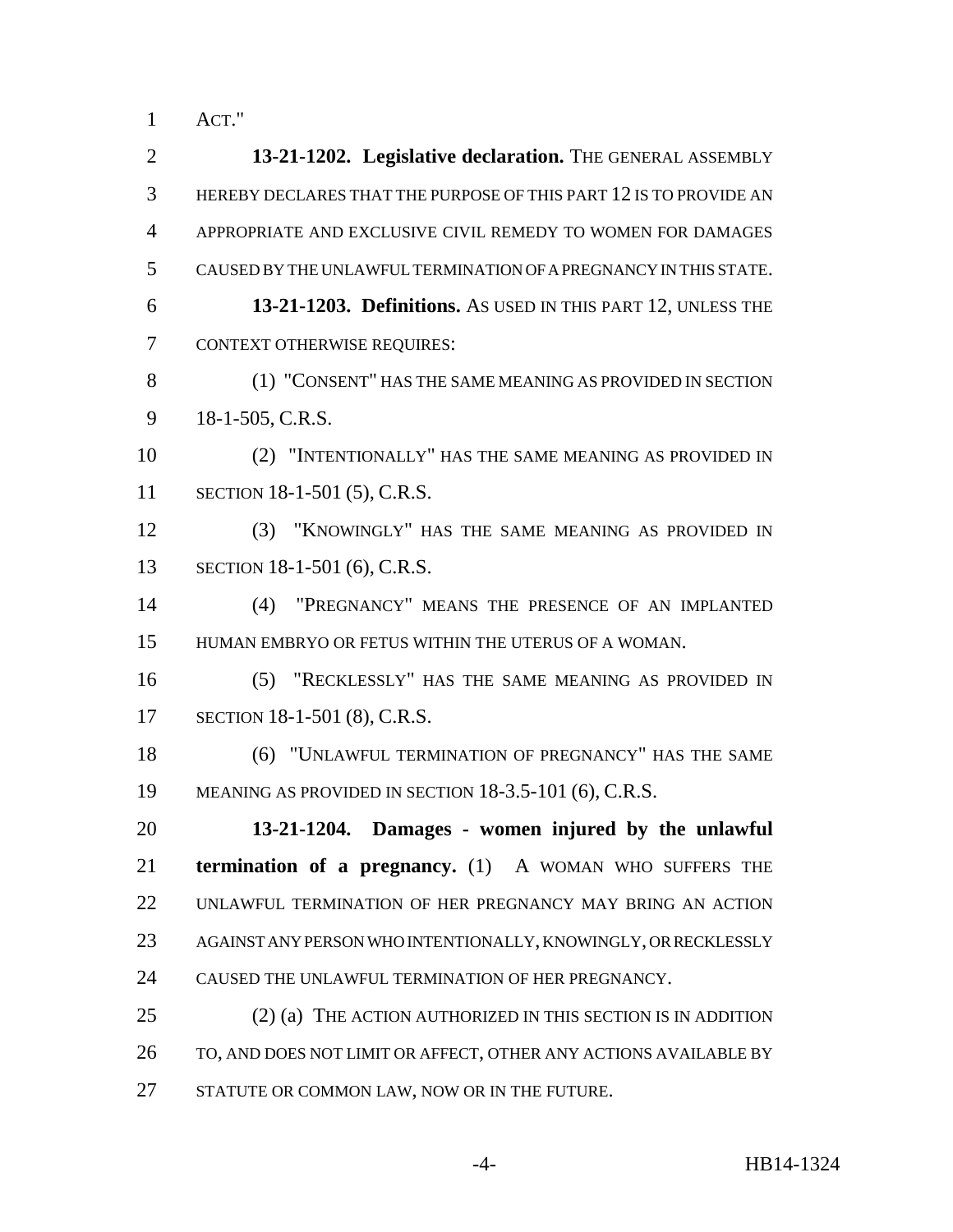(b) NOTHING IN THIS PART 12 IS INTENDED TO ALTER, REPLACE, LIMIT, SUPERSEDE, OR IN ANY WAY RESTRICT ANY PROVISION OF THE "HEALTH CARE AVAILABILITY ACT", ARTICLE 64 OF TITLE 13, OR ANY SUCCESSOR STATUTE.

 (3) THE STANDARD OF PROOF FOR ESTABLISHING LIABILITY UNDER THIS SECTION IS PROOF BY A PREPONDERANCE OF THE EVIDENCE.

 (4) A WOMAN ENTITLED TO BRING AN ACTION UNDER THIS SECTION 8 MAY RECOVER THE FOLLOWING DAMAGES:

 (a) HER ECONOMIC DAMAGES, INCLUDING BUT NOT LIMITED TO THE COST SHE INCURS FOR TREATMENT AND REHABILITATION, MEDICAL EXPENSES, AND ANY OTHER PECUNIARY LOSS SHE SUFFERS THAT IS PROXIMATELY CAUSED BY THE UNLAWFUL TERMINATION OF HER PREGNANCY;

 (b) HER NONECONOMIC DAMAGES, INCLUDING BUT NOT LIMITED TO PAIN AND SUFFERING, DISFIGUREMENT, LOSS OF ENJOYMENT, LOSS OF COMPANIONSHIP AND CONSORTIUM, AND OTHER NONPECUNIARY LOSS SHE SUFFERS THAT IS PROXIMATELY CAUSED BY THE UNLAWFUL TERMINATION OF HER PREGNANCY, SUBJECT TO THE LIMITATIONS SET FORTH IN SECTION 13-21-102.5;

 (c) EXEMPLARY DAMAGES TO THE EXTENT PERMITTED BY SECTION 13-21-102;

22 (d) REASONABLE ATTORNEY FEES INCURRED AS A RESULT OF 23 BRINGING AN ACTION UNDER THIS SECTION; AND

 (e) COSTS OF SUIT INCURRED BY THE WOMAN, INCLUDING BUT NOT LIMITED TO EXPENSES FOR EXPERT WITNESSES AND EXPENSES FOR INVESTIGATIVE SERVICES TO DETERMINE THE IDENTITY OF THE DEFENDANT 27 AND THE LOCATION OF ASSETS OF THE DEFENDANT; AND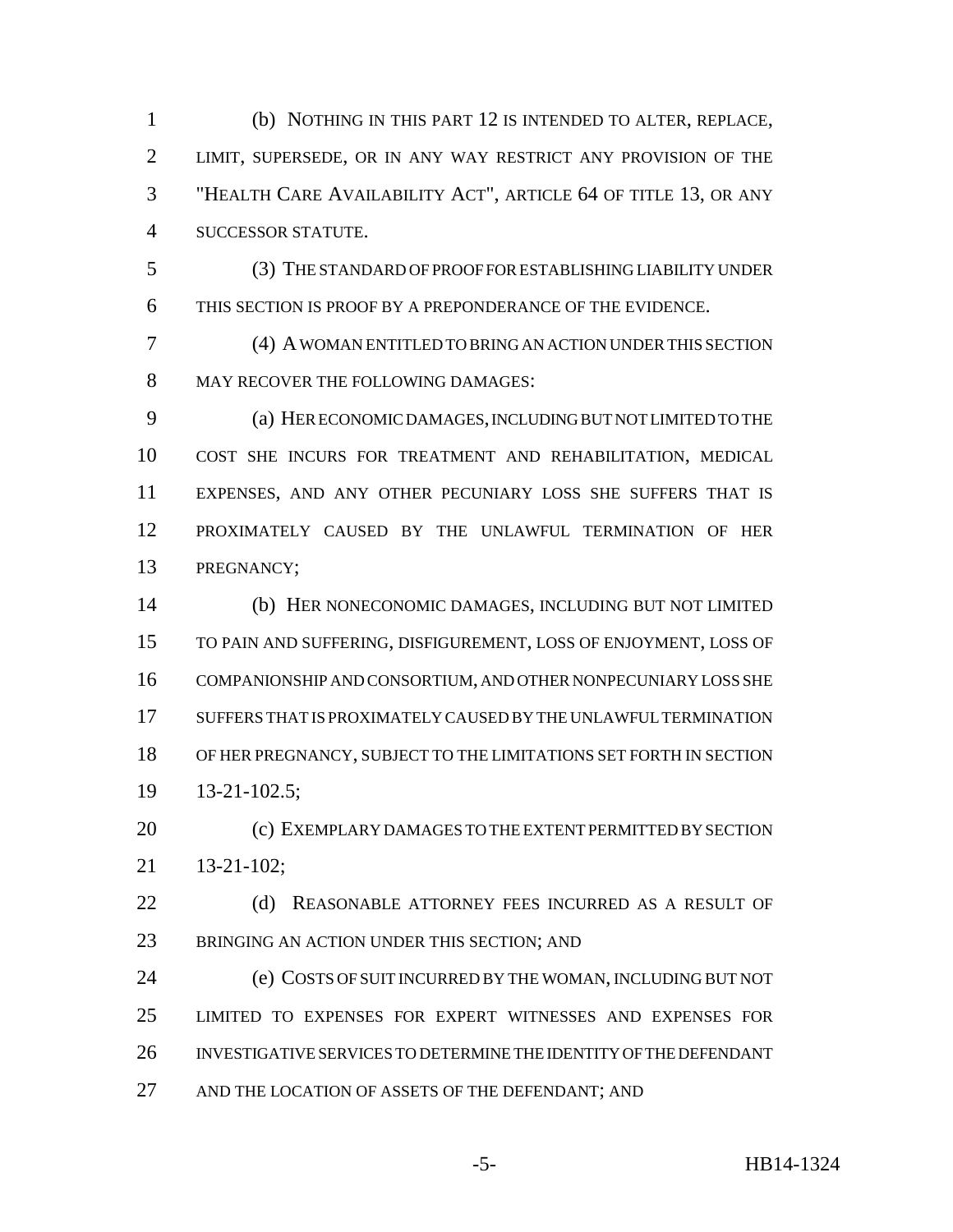(f) INTEREST IN ACCORDANCE WITH SECTION 13-21-101.

**13-21-1205. Exceptions to liability.** (1) A PERSON ENGAGED IN PROVIDING MEDICAL, OSTEOPATHIC, SURGICAL, MENTAL HEALTH, DENTAL, NURSING, OPTOMETRIC, HEALING, WELLNESS, OR PHARMACEUTICAL CARE; FURNISHING INPATIENT OR OUTPATIENT HOSPITAL OR CLINIC SERVICES; FURNISHING TELEMEDICINE SERVICES; OR FURNISHING ANY SERVICE RELATED TO ASSISTED REPRODUCTION OR GENETIC TESTING IS NOT LIABLE FOR DAMAGES UNDER THIS PART 12.

 (2) NOTHING IN THIS PART 12 IMPOSES LIABILITY FOR DAMAGES UPON A WOMAN FOR ACTS SHE ENGAGES IN WITH RESPECT TO HER OWN PREGNANCY.

 **13-21-1206. Absence of criminal unlawful termination of pregnancy conviction.** THE ABSENCE OF A CONVICTION UNDER ARTICLE 14 3.5 OF TITLE 18, C.R.S., DOES NOT BAR AN ACTION UNDER THIS PART 12. **13-21-1207. Limitation of actions - three years.** ANY ACTION BROUGHT UNDER THIS PART 12 MUST BE COMMENCED WITHIN THREE YEARS AFTER THE CAUSE OF ACTION ACCRUES AND NOT THEREAFTER.FOR PURPOSES OF THIS PART 12, A CAUSE OF ACTION ACCRUES WHEN A WOMAN HAS REASON TO KNOW THAT HER PREGNANCY WAS UNLAWFULLY TERMINATED.

 **SECTION 3.** In Colorado Revised Statutes, **amend** 13-21-202 as follows:

 **13-21-202. Action notwithstanding death - definitions.** (1) When the death of a person is caused by a wrongful act, neglect, or default of another, and the act, neglect, or default is such as would, if death had not ensued, have entitled the party injured to maintain an action and recover damages in respect thereof, then, and in every such case, the